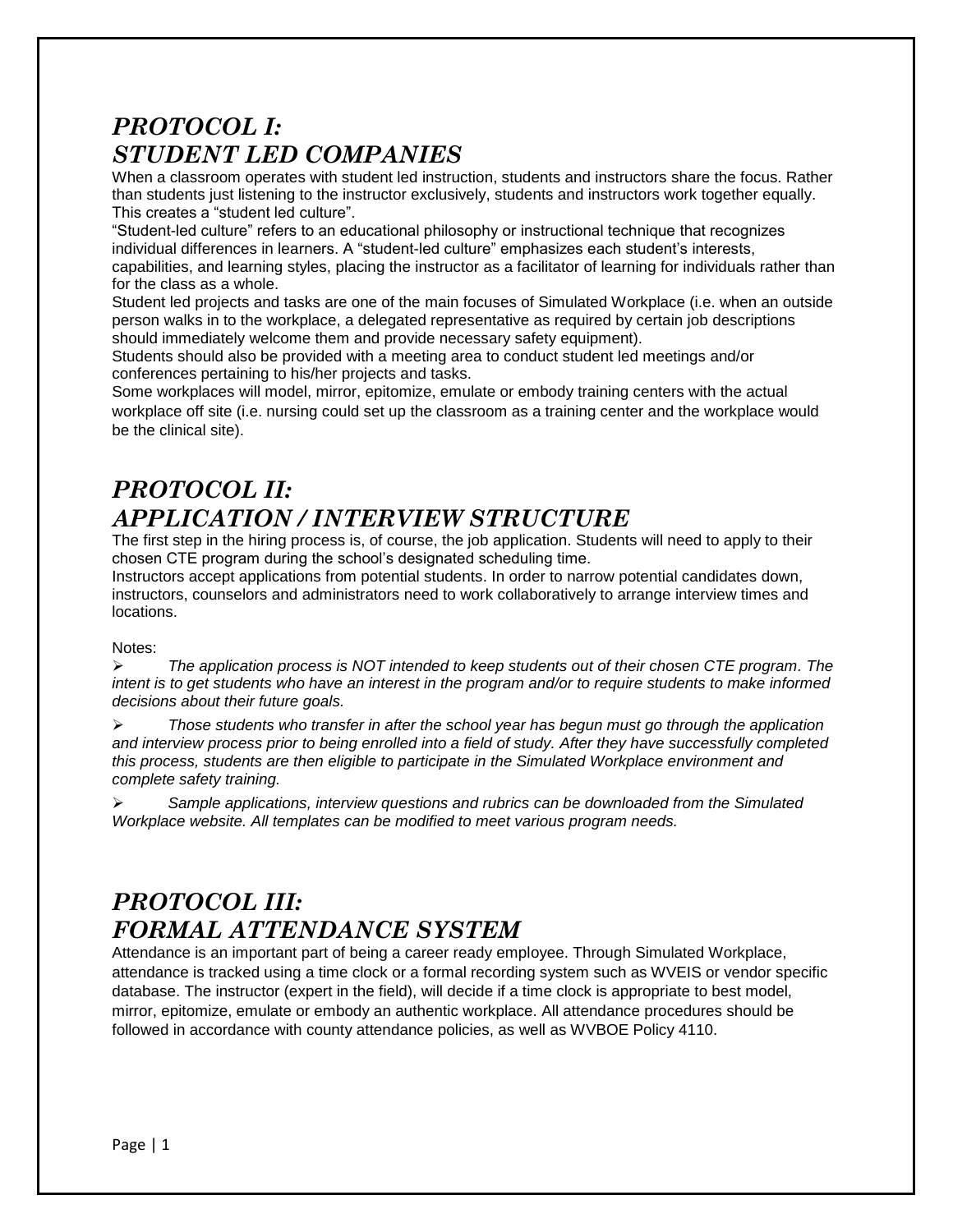## *PROTOCOL IV: DRUG FREE WORK ZONES*

Students enrolled in Simulated Workplace will be required to take part in drug testing. Each county will establish a drug testing policy and develop an agreement with an outside drug testing agency to test and/or validate student results.

Students who test positive will be provided a second test to make certain the original test was valid. Upon a definite positive result, students will be provided assistance to deal with a potential drug abuse issue in accordance with local county policy.

Creating drug free work zones should not become a "gotcha" perception. Rather, it is intended to ensure the safety of all students enrolled within Simulated Workplace, in addition to assisting students in receiving proper support and guidance if a drug issue arises.

## *PROTOCOL V: 5S ENVIRONMENT*

Developing a 5S Environment takes time and persistence. Every classroom in a school will and should look different depending on each individual business sector's definition of a 5S workplace environment. Therefore, it is up to the instructor to ensure his/her classroom best models, mirrors, epitomizes, emulates or embodies that of their profession. The overall culture in the classroom should allow both instructors and students to have shared obligations for creating and sustaining the 5S (sort, straighten, shine, standardize, and sustain). Instructors must insist on students developing a productive workplace setting, which allows the safety manager to inspect and enforce the 5S standards. This ensures students are managing and learning in an environment wherein:

- $\triangleright$  expectations are clear
- $\triangleright$  work areas are safe and clean (i.e. 5S)
- $\triangleright$  training and skill set development support his/her career progression
- $\triangleright$  team work, creativity and leadership are encouraged

### *PROTOCOL VI: SAFE WORK AREAS*

All students enrolled in a Simulated Workplace site are required to receive safety training specific to their field of study. The safety training course may be chosen by the instructor. Instructors must ensure all students score 100% on the chosen safety test prior to allowing them access to laboratory and job site areas.

### *Why is Workplace Safety Important?*

Workplace safety is about preventing injury and illness to *students*. Therefore, it's about protecting the Simulated Workplace's most valuable asset: students. By promoting student health and well-being, schools and counties reduce the amount of money paid out in accident insurance and workers' compensation benefits.

### *PROTOCOL VII: WORKPLACE TEAMS*

Organizational charts provide a framework for managing transformation and communicating current organizational structures. When implemented, they assist instructors and students in making focused decisions about specific areas and resources within the company, in addition to providing a framework for managing change and communicating information throughout company. Notes:

- *The number of positions and position titles are determined by the instructor.*
- *Best Practice: Rotate students through the leadership positions so all students can experience leadership roles.*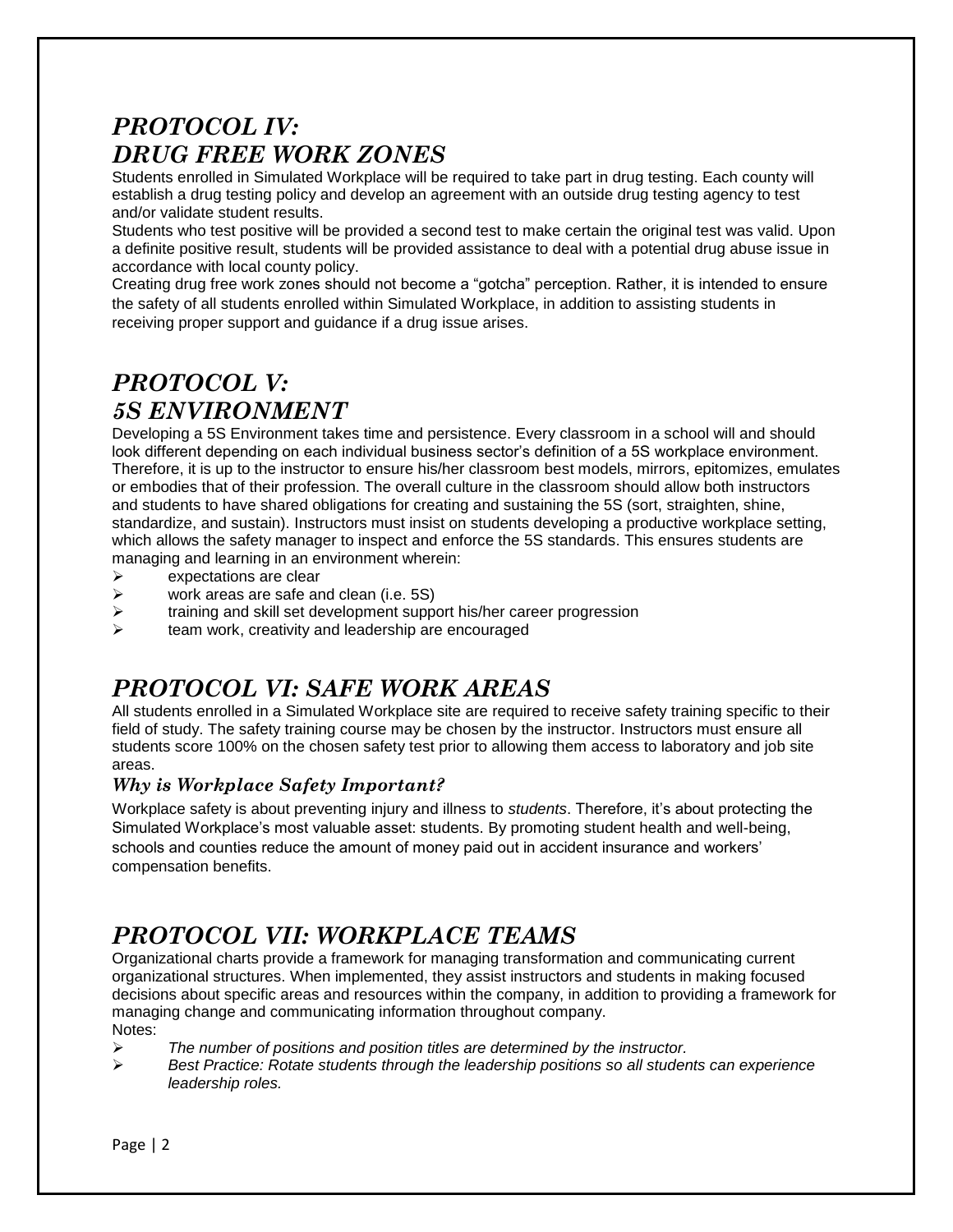### *PROTOCOL VIII: PROJECT-BASED LEARNING / STUDENT ENGAGEMENT*

Project based learning/student engagement becomes an instructional method, which intrigues a student's inquiring mind, while inviting him/her to collaborate with others to solve real world problems and discover unique ideas. Instructors become facilitators by providing guidance and resources to students. Therefore, students drive the discussions while applying project management techniques, team building skills, and problem solving processes, which in turn contribute to the company's overall productivity and success.

# *PROTOCOL IX: COMPANY NAME & HANDBOOK*

### *Company Name*

Each Simulated Workplace company will establish a company name. The company name may change from year to year based on current employees' feedback and discussions. The company name shall be displayed on the door/window of the company or within the company's workplace.

#### *Company Handbook*

Each Simulated Workplace company will develop and review annually a company policy and procedures manual/ handbook. An online template has been created to assist companies with the development of a detailed manual. The template has been created in Word format and may be downloaded and edited. Please keep in mind that each company policy manual will not look the same and may be re-worded and/or re-organized to best meet specific coursework and company expectations. Additional policies and procedures may be added to the company's manual as necessary. (Reminder: No company policy will supersede a county or state policy).

#### Note:

 *If a company has developed the Company Handbook in a prior year, time should be given during the first weeks of school for new students to review and discuss needed changes to accommodate the current class composition and structure.*

### *PROTOCOL X: COMPANY MEETINGS*

Company meetings are essential to ensure employees are focused on the same weekly, monthly and yearly goals. Company meetings are student led to address upcoming events, projects, safety and any other topic deemed necessary by the company leaders and/or instructors. Company meetings can be held daily or weekly, depending upon the workplace environment and/or company schedule.

### *Student Led Meeting Examples*

- 1. Company manager meets with his/her team members to discuss the daily or weekly agenda (instructor's lesson plan).
- 2. Safety director meets with his/her entire class once a week to discuss a safety topic or issue of concern that may have happened.
- 3. Information manager meets with the entire class bi-monthly to discuss portfolio topics or to assist students with portfolio evidence collection.
- 4. Company leaders meet with the building administrator to discuss pertinent issues or provide data.